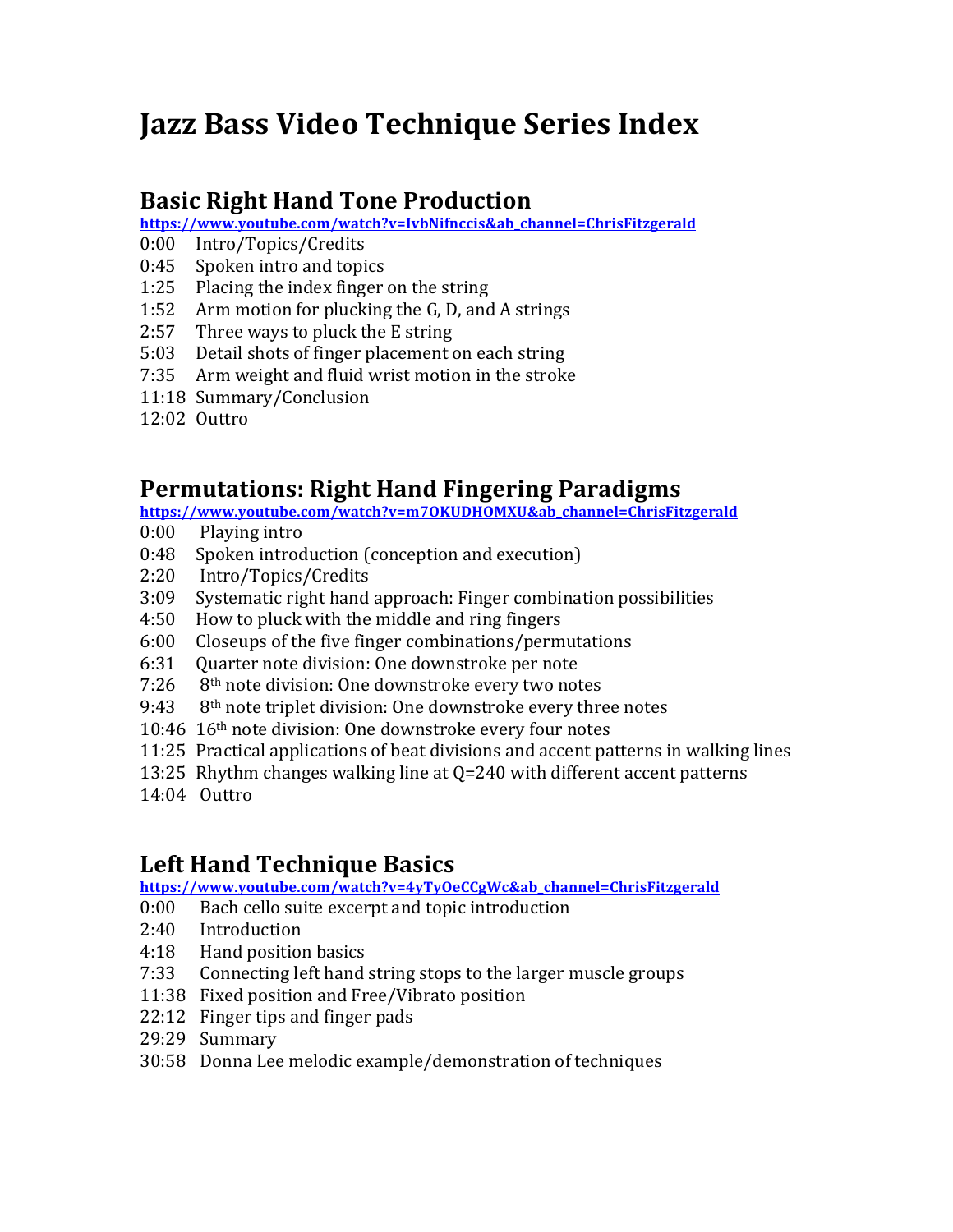# **Shell Voicings (Double Stop voicings) For Bass – Part 1**

https://www.youtube.com/watch?v=xBxYBbw-llo&ab\_channel=ChrisFitzgerald

- 0:00 "Fly Me To The Moon" shell voicing excerpt and topic introduction
- 1:48 Spoken introduction
- 4:40 Major and minor 10ths
- 10:40 Major and minor 7ths
- 14:48 Shell voicing fingering options and left hand technique
- 23:17 Right hand "double rest stroke" technique
- 29:29 Summary
- 31:00 Outtro

#### **Shell Voicings Part 2: Voice Leading and Range**

https://www.youtube.com/watch?v=nMLx8OlShao&ab\_channel=ChrisFitzgerald

- 0:00 "Fly Me To The Moon" shell voicing excerpt and topic introduction
- 1:53 Spoken introduction
- 4:09 Voicing types
- 7:05 Voice leading guidelines
- 16:07 Voicing range and playing example
- 26:11 Example of notated progression
- 29:21 Summary
- 30:28 Shell voicing excerpt with solo and Outtro

### **Shell Voicing Music Examples**

https://www.youtube.com/watch?v=PfehStWlKBc&ab\_channel=ChrisFitzgerald

- 0:00 Spoken introduction
- 0:30 Voice leading principles and guidelines (written/narrated)
- $3:16$  Voice leading in ii-V7-I progressions
- 5:21 Fly Me To The Moon transcription and annotated analysis
- 13:15 You Don't Know What Love Is transcription and annotated analysis
- 18:34 Outtro

#### **Walking Bass Lines, Part 1: Introduction**

https://www.youtube.com/watch?v=SoIUfa98X3g&ab\_channel=ChrisFitzgerald

- 0:00 Walking bass line playing example (traditional)
- 0:44 General topic list
- 1:33 Introduction/Disclaimer
- 3:50 Bass line priorities
- 7:40 Target notes
- 11:41 Repeated notes
- 13:24 Approach notes (general)
- 14:43 Stepwise approach notes (general)
- 15:19 Diatonic stepwise approach notes
- 21:55 Chromatic stepwise approach notes
- 28:00 Filling the space between target and approach notes
- 34:17 "Correct" notes vs. good time
- 37:45 Walking bass line playing example (advanced)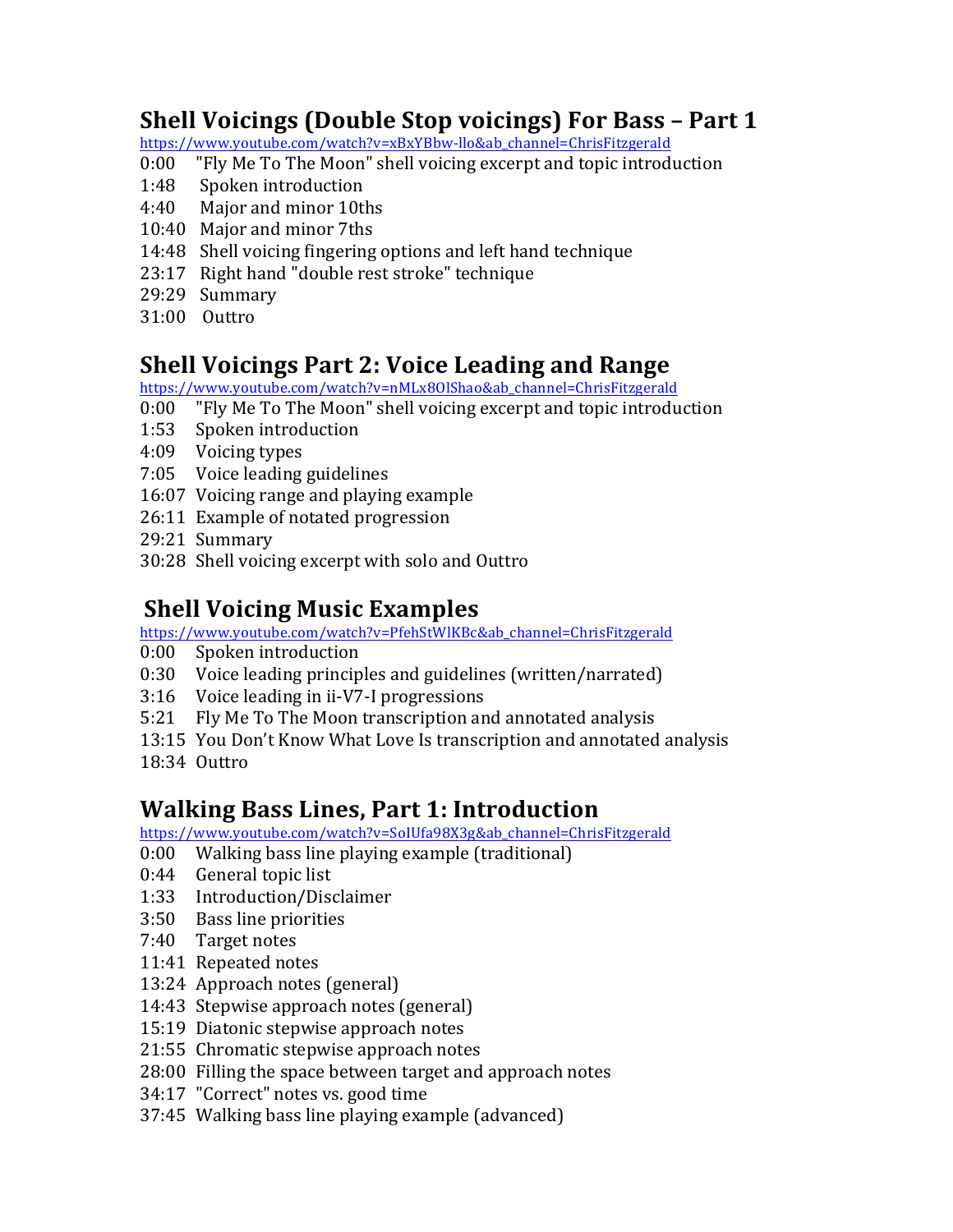# **Walking Bass Line Theory Basics**

https://www.youtube.com/watch?v=\_fgiPNvI4Ws&ab\_channel=ChrisFitzgerald

- 0:00 Walking bass line audio intro (Rhythm Changes at 308)
- 0:53 Spoken introduction
- 4:10 Basic terms, Target/Approach line building concepts
- 11:47 Non Stepwise Approach Notes
- 13:04 Ex. 7 (arpeggiated blues line)
- 13:57 Ex. 8 (arpeggiated boogie woogie line)
- 15:56 Stepwise Approach Notes (General)
- 17:00 Diatonic Stepwise Approach Notes (General)
- 19:33 Rhythm Changes Examples begin
- 20:36 Ex. 10 (Rhythm Changes 2 feel)
- 22:00 Ex. 11 (Rhythm Changes diatonic approach from above)
- 23:40 Ex. 12 (Rhythm Changes diatonic approach from below)
- 25:45 Ex. 13 (Rhythm Changes diatonic approach, mixed)
- 26:20 Chromatic Stepwise Approach Notes (General)
- 29:40 Ex. 14 (Chromatic approach from above)
- 31:40 Ex. 15 (Chromatic approach from below)
- 34:50 Ex. 16 (Chromatic approach, mixed)
- 37:50 Ex. 17 (Diatonic and Chromatic approach mixed)
- 39:35 Spoken conclusion and looking ahead

## **Walking Bass Line Examples and Analysis**

https://www.youtube.com/watch?v=rpqrUJyqmnI&ab\_channel=ChrisFitzgerald

- 0:00 Walking bass line audio intro (Rhythm Changes at 308)
- 0:52 Spoken introduction
- 3:50 Introduction to the Confirmation intro line
- 4:06 Solo performance of Confirmation intro line
- 5:00 Analysis of Confirmation intro line
- 15:20 Duo performance of Confirmation intro line (with piano)
- 16:07 Introduction to the Confirmation outtro line
- 17:40 Solo performance of Confirmation outtro line
- 18:25 Confirmation outtro line analysis
- 27:17 Duo performance of Confirmation outtro line (with piano)
- 28:00 Introduction to the Rhythm Changes intro line
- 29:00 Solo performance of the Rhythm Changes intro line
- 30:23 Analysis of the Rhythm Changes intro line
- 42:32 Bass duet performance of the Rhythm Changes intro line
- 44:02 Spoken conclusion and looking ahead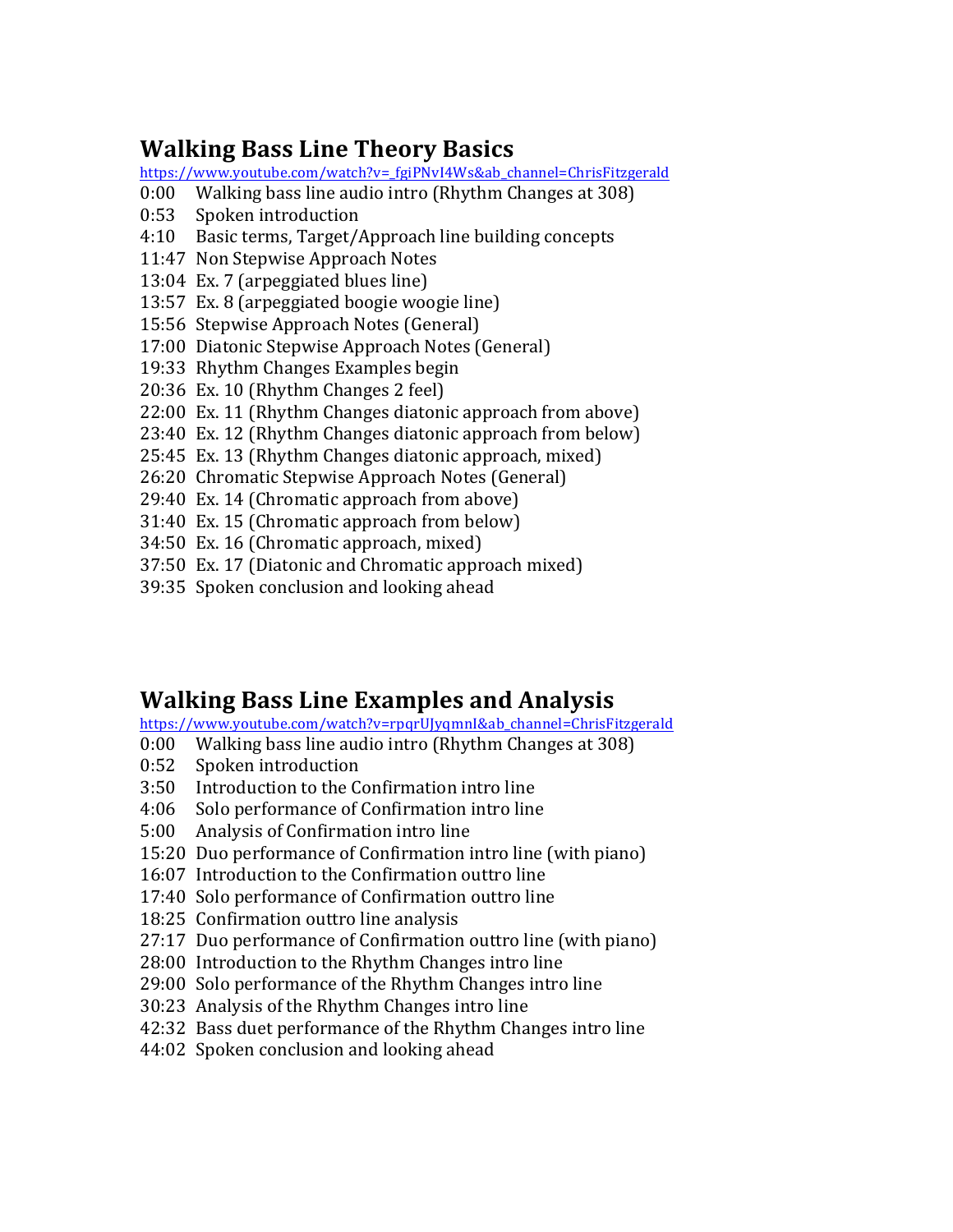# **Walking Bass Lines, Part 2**

https://www.youtube.com/watch?v=6UU0FUDMhv4&ab\_channel=ChrisFitzgerald

- 0:00 Walking bass line playing example (traditional)
- 0:48 General topic list
- 1:36 Introduction
- 3:15 Line Types: Scalar/Linear and Chordal/Arpeggiated
- 4:41 Intervals between Chord roots (2nds, 3rds, and 4ths scalar connections for each interval type)
- 10:45 Root Motion by 4th/5th
- 12:12 Scalar/Linear construction: root motion by ascending 4th
- 17:25 Scalar/Linear construction: root motion by descending 5th
- 21:10 Ascending/Descending balance and "Chunking"
- 25:57 Chordal/Arpeggiated construction: ascending and descending
- 28:37 Chordal/Arpeggiated construction: ascending lines by 4th
- 31:17 Chordal/Arpeggiated construction: descending lines by 5th
- 33:50 Chordal construction: ascending/descending balance
- 37:12 Mixing Scalar and Chordal lines and "Double Chunking"
- 43:04 One Chord for two bars and Alternate target Notes
- 47:40 Conclusion
- 50:29 Walking bass line playing example (advanced)

## **Thumb Position Technique Basics**

https://www.youtube.com/watch?v=h2N09mdBBUM&ab\_channel=ChrisFitzgerald

- 0:00 Thumb Position Playing Example
- 3:06 Introduction
- 4:04 Definition of Thumb Position
- 6:10 Why Thumb Position is Useful
- 9:16 Thumb Placement on the String
- 13:06 Developing the Thumb Callus
- 14:49 Locked Thumb and Leverage
- 21:01 Chromatic Position
- 24:14 Finger Shape: Curved vs. Collapsed
- 28:38 Disclaimer
- 30:14 Fixed Position vs. Free/Vibrato Position
- 40:00 Conclusion and Bb Scale
- 43:08 Outtro